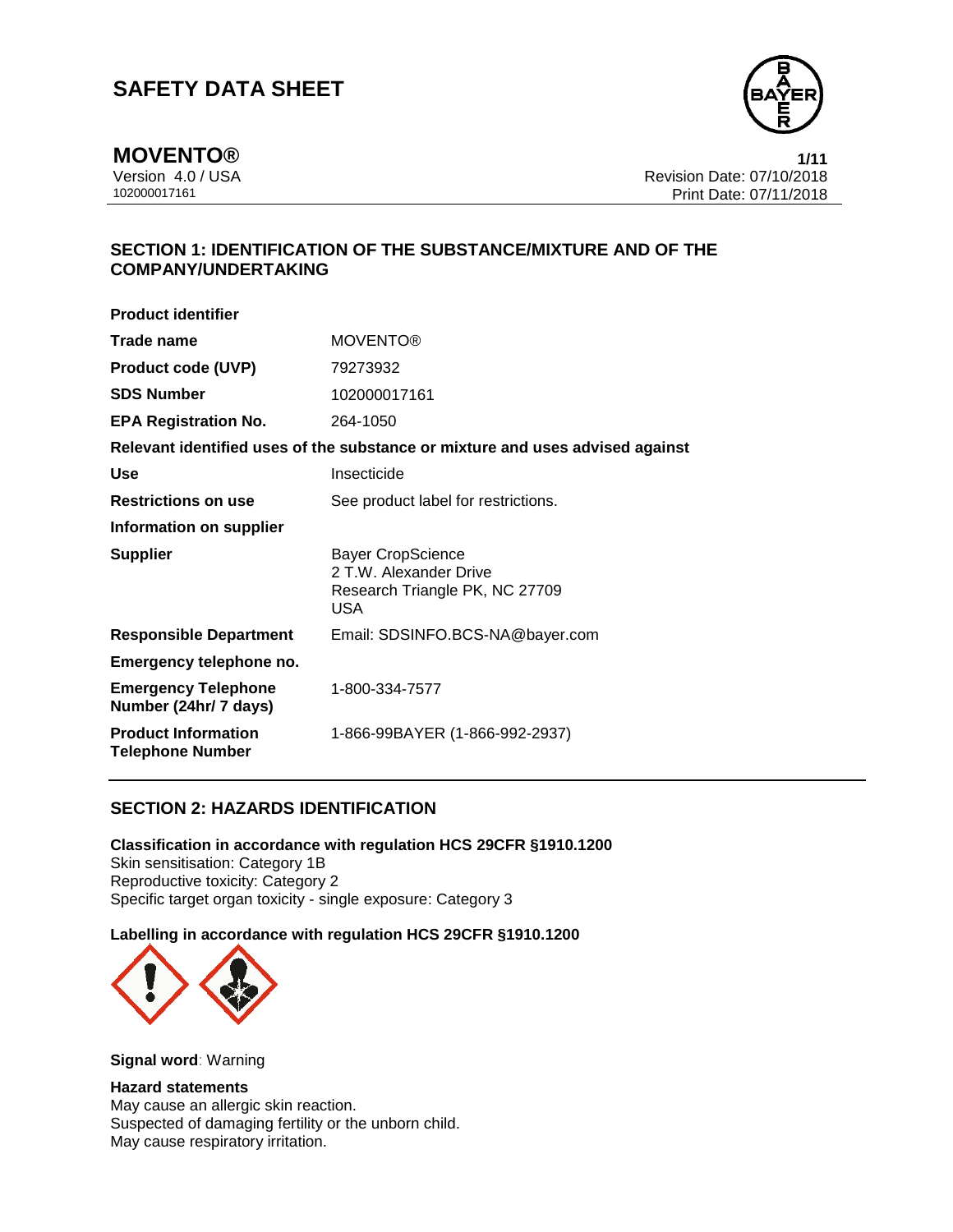

## **MOVENTO® 2/11**

Version 4.0 / USA Revision Date: 07/10/2018 Print Date: 07/11/2018

### **Precautionary statements**

Obtain special instructions before use. Do not handle until all safety precautions have been read and understood. Wear protective gloves/ protective clothing/ eye protection/ face protection. Avoid breathing mist/ spray. Use only outdoors or in a well-ventilated area. Contaminated work clothing should not be allowed out of the workplace. Call a POISON CENTER/doctor/physician if you feel unwell. IF ON SKIN: Wash with plenty of water/ soap. If skin irritation or rash occurs: Get medical advice/ attention. IF INHALED: Remove person to fresh air and keep comfortable for breathing. Specific treatment (see supplemental first aid instructions on this label). Wash contaminated clothing before reuse. IF exposed or concerned: Get medical advice/ attention. Store in a well-ventilated place. Keep container tightly closed. Store locked up. Dispose of contents/container in accordance with local regulation.

### **Hazards Not Otherwise Classified (HNOC)**

No physical hazards not otherwise classified. No health hazards not otherwise classified.

## **SECTION 3: COMPOSITION/INFORMATION ON INGREDIENTS**

| <b>Hazardous Component Name</b> | CAS-No.     | Concentration % by weight |
|---------------------------------|-------------|---------------------------|
| Spirotetramat                   | 203313-25-1 | 22.40                     |

## **SECTION 4: FIRST AID MEASURES**

#### **Description of first aid measures**

| <b>General advice</b> | When possible, have the product container or label with you when<br>calling a poison control center or doctor or going for treatment.                                                                                            |
|-----------------------|----------------------------------------------------------------------------------------------------------------------------------------------------------------------------------------------------------------------------------|
| <b>Inhalation</b>     | Move to fresh air. If person is not breathing, call 911 or an ambulance,<br>then give artificial respiration, preferably mouth-to-mouth if possible.<br>Call a physician or poison control center immediately.                   |
| <b>Skin contact</b>   | Take off contaminated clothing and shoes immediately. Wash off<br>immediately with plenty of water for at least 15 minutes. Call a<br>physician or poison control center immediately.                                            |
| Eye contact           | Hold eye open and rinse slowly and gently with water for 15-20<br>minutes. Remove contact lenses, if present, after the first 5 minutes,<br>then continue rinsing eye. Call a physician or poison control center<br>immediately. |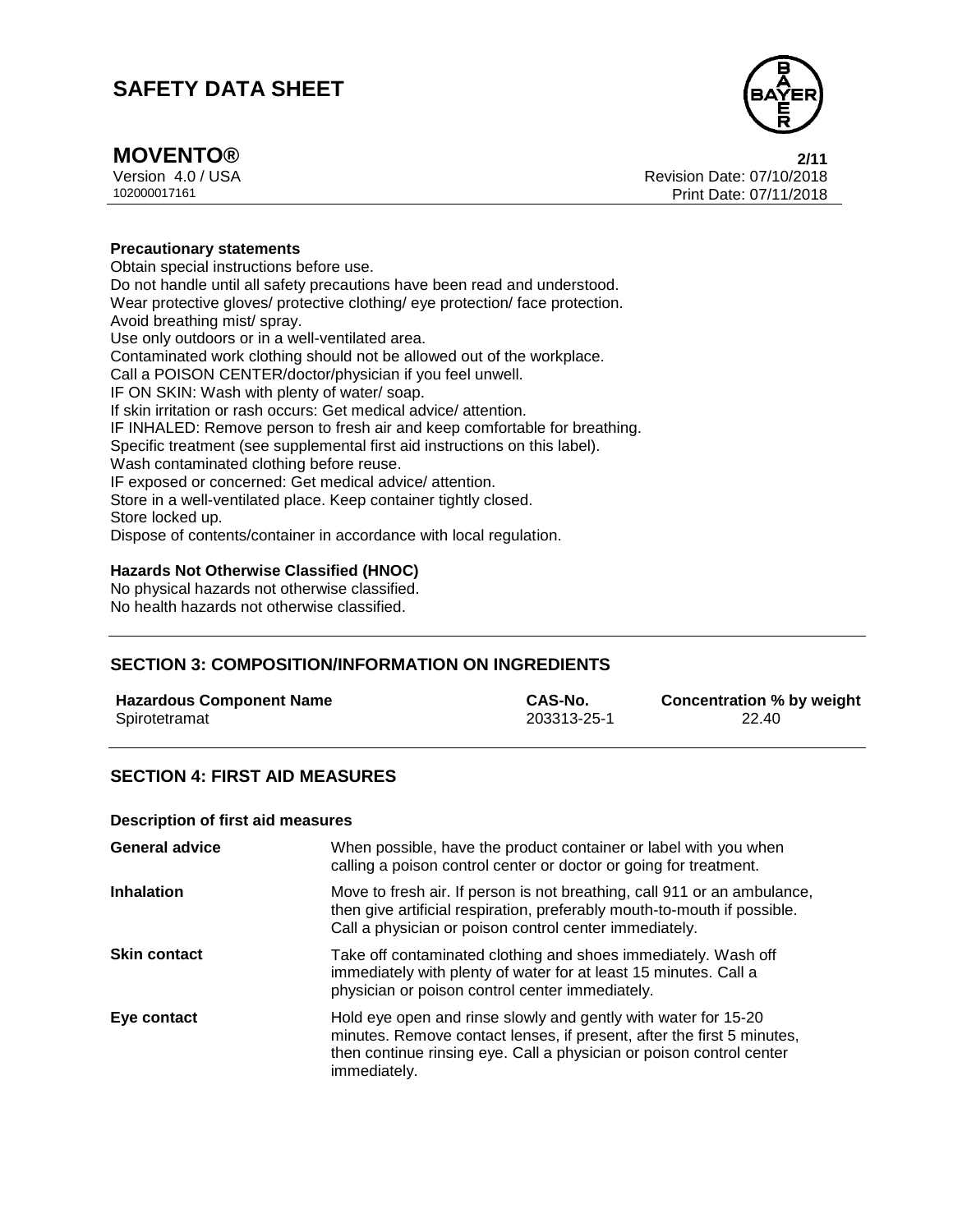

**MOVENTO®** 3/11<br>Version 4.0 / USA 3/12<br>Revision Date: 07/10/2018 Version 4.0 / USA Revision Date: 07/10/2018 Print Date: 07/11/2018

| Ingestion                                                                  | Call a physician or poison control center immediately. Rinse out mouth<br>and give water in small sips to drink. DO NOT induce vomiting unless<br>directed to do so by a physician or poison control center. Never give<br>anything by mouth to an unconscious person. Do not leave victim<br>unattended. |  |
|----------------------------------------------------------------------------|-----------------------------------------------------------------------------------------------------------------------------------------------------------------------------------------------------------------------------------------------------------------------------------------------------------|--|
| Most important symptoms and effects, both acute and delayed                |                                                                                                                                                                                                                                                                                                           |  |
| <b>Symptoms</b>                                                            | To date no symptoms are known.                                                                                                                                                                                                                                                                            |  |
| Indication of any immediate medical attention and special treatment needed |                                                                                                                                                                                                                                                                                                           |  |
| <b>Treatment</b>                                                           | Appropriate supportive and symptomatic treatment as indicated by the<br>patient's condition is recommended. There is no specific antidote.                                                                                                                                                                |  |

## **SECTION 5: FIREFIGHTING MEASURES**

| <b>Extinguishing media</b>                                         |                                                                                                                                                                                              |
|--------------------------------------------------------------------|----------------------------------------------------------------------------------------------------------------------------------------------------------------------------------------------|
| <b>Suitable</b>                                                    | Water spray, Carbon dioxide (CO2), Foam, Sand                                                                                                                                                |
| Unsuitable                                                         | High volume water jet                                                                                                                                                                        |
| <b>Special hazards arising</b><br>from the substance or<br>mixture | In the event of fire the following may be released:, Hydrogen cyanide<br>(hydrocyanic acid), Carbon monoxide (CO), Nitrogen oxides (NOx)                                                     |
| <b>Advice for firefighters</b>                                     |                                                                                                                                                                                              |
| <b>Special protective</b><br>equipment for firefighters            | Firefighters should wear NIOSH approved self-contained breathing<br>apparatus and full protective clothing.                                                                                  |
| <b>Further information</b>                                         | Keep out of smoke. Fight fire from upwind position. Cool closed<br>containers exposed to fire with water spray. Do not allow run-off from<br>fire fighting to enter drains or water courses. |
| <b>Flash point</b><br><b>Auto-ignition temperature</b>             | >100 °C<br>No data available                                                                                                                                                                 |
| <b>Lower explosion limit</b>                                       | No data available                                                                                                                                                                            |
| <b>Upper explosion limit</b>                                       | No data available                                                                                                                                                                            |
| <b>Explosivity</b>                                                 | Not applicable                                                                                                                                                                               |
|                                                                    |                                                                                                                                                                                              |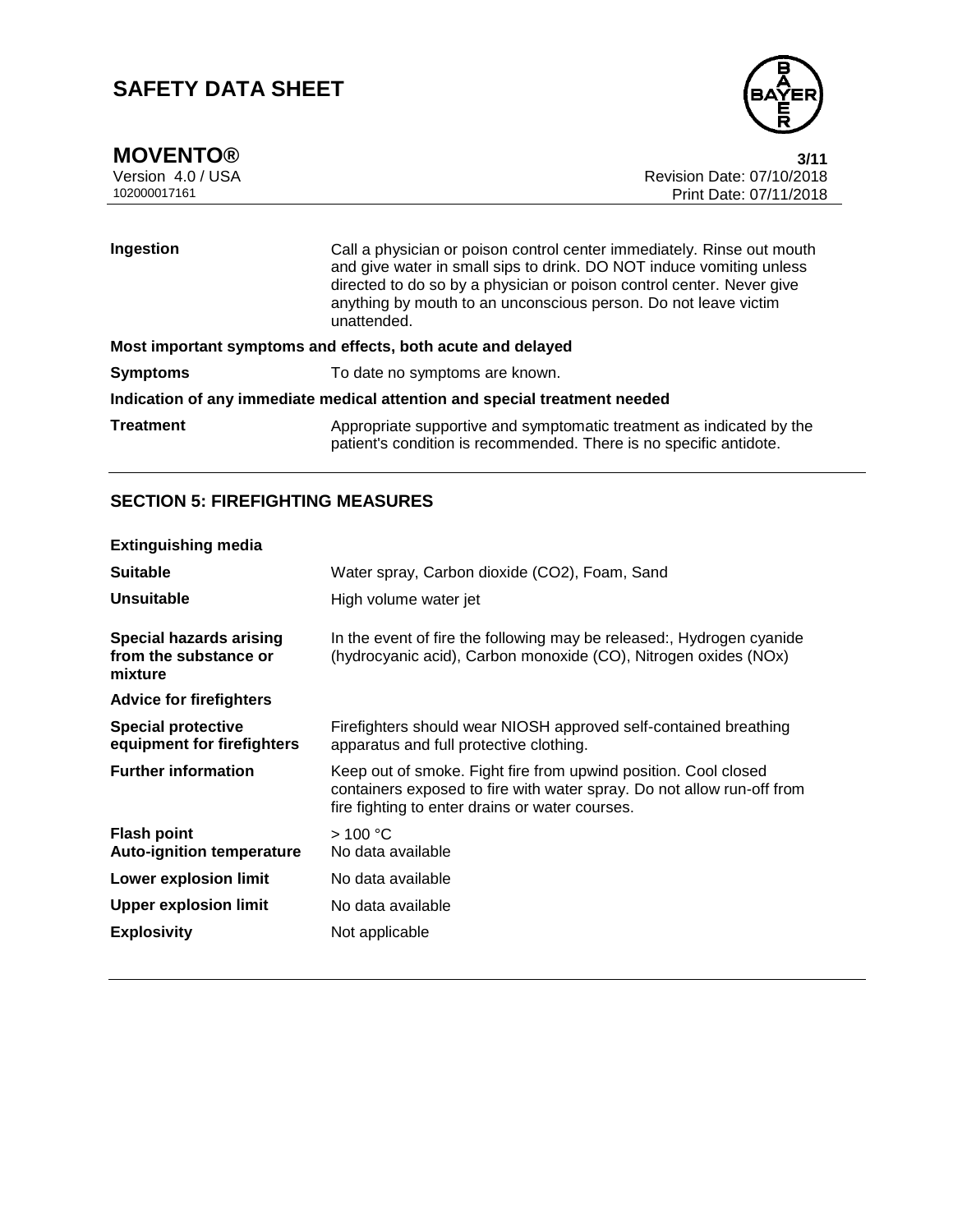

**MOVENTO® 4/11**

Version 4.0 / USA Revision Date: 07/10/2018 Print Date: 07/11/2018

## **SECTION 6: ACCIDENTAL RELEASE MEASURES**

**Personal precautions, protective equipment and emergency procedures Precautions Keep unauthorized people away. Isolate hazard area. Avoid contact** with spilled product or contaminated surfaces. **Methods and materials for containment and cleaning up Methods for cleaning up** Soak up with inert absorbent material (e.g. sand, silica gel, acid binder, universal binder, sawdust). Collect and transfer the product into a properly labelled and tightly closed container. Clean contaminated floors and objects thoroughly, observing environmental regulations. **Additional advice** Use personal protective equipment. If the product is accidentally spilled, do not allow to enter soil, waterways or waste water canal. **Reference to other sections** Information regarding safe handling, see section 7. Information regarding personal protective equipment, see section 8. Information regarding waste disposal, see section 13.

## **SECTION 7: HANDLING AND STORAGE**

### **Precautions for safe handling**

| Advice on safe handling                                      | Handle and open container in a manner as to prevent spillage. Maintain<br>exposure levels below the exposure limit through the use of general and<br>local exhaust ventilation.                                                                                                                                                                                                                                                               |  |
|--------------------------------------------------------------|-----------------------------------------------------------------------------------------------------------------------------------------------------------------------------------------------------------------------------------------------------------------------------------------------------------------------------------------------------------------------------------------------------------------------------------------------|--|
| <b>Hygiene measures</b>                                      | Wash hands thoroughly with soap and water after handling and before<br>eating, drinking, chewing gum, using tobacco, using the toilet or<br>applying cosmetics.<br>Remove Personal Protective Equipment (PPE) immediately after<br>handling this product. Before removing gloves clean them with soap and<br>water. Remove soiled clothing immediately and clean thoroughly before<br>using again. Wash thoroughly and put on clean clothing. |  |
| Conditions for safe storage, including any incompatibilities |                                                                                                                                                                                                                                                                                                                                                                                                                                               |  |
| <b>Requirements for storage</b><br>areas and containers      | Store in a cool, dry place and in such a manner as to prevent cross<br>contamination with other crop protection products, fertilizers, food, and<br>feed. Store in original container and out of the reach of children,<br>preferably in a locked storage area.                                                                                                                                                                               |  |

## **SECTION 8: EXPOSURE CONTROLS/PERSONAL PROTECTION**

## **Control parameters**

| <b>Components</b> | CAS-No.     | <b>Control parameters</b> | <b>Update</b> | <b>Basis</b> |
|-------------------|-------------|---------------------------|---------------|--------------|
| Spirotetramat     | 203313-25-1 | $\sqrt{4}$ mg/m3          |               | OES BCS*     |
|                   |             | (SK-SEN)                  |               |              |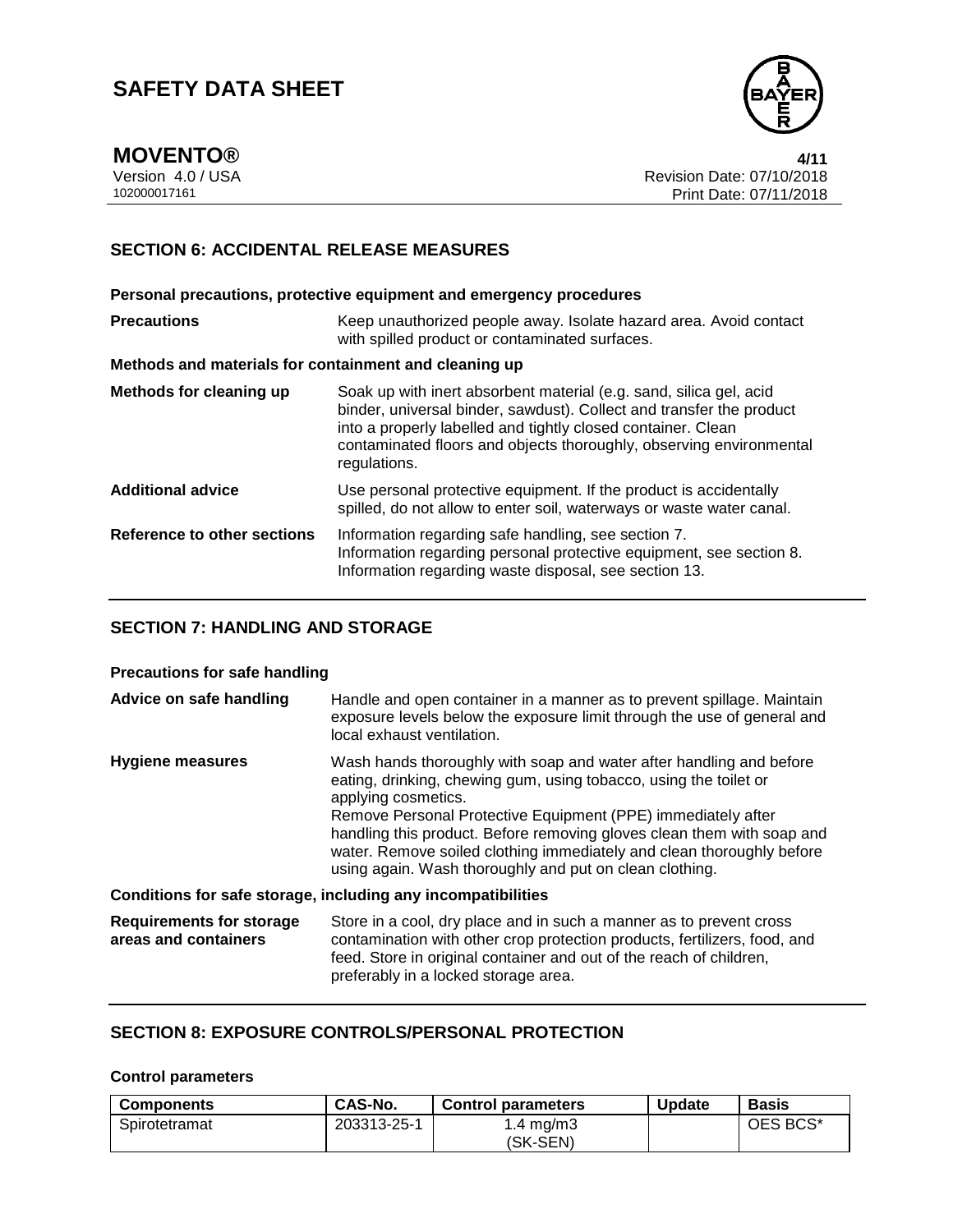

**MOVENTO®** 5/11<br>Version 4.0 / USA 5/12<br>Revision Date: 07/10/2018 Version 4.0 / USA Revision Date: 07/10/2018 Print Date: 07/11/2018

\*OES BCS: Internal Bayer AG, Crop Science Division "Occupational Exposure Standard"

## **Exposure controls**

## **Personal protective equipment**

In normal use and handling conditions please refer to the label and/or leaflet. In all other cases the following recommendations would apply.

| <b>Respiratory protection</b>      | When respirators are required, select NIOSH approved equipment<br>based on actual or potential airborne concentrations and in<br>accordance with the appropriate regulatory standards and/or industry<br>recommendations.                                                |
|------------------------------------|--------------------------------------------------------------------------------------------------------------------------------------------------------------------------------------------------------------------------------------------------------------------------|
| <b>Hand protection</b>             | Chemical resistant nitrile rubber gloves                                                                                                                                                                                                                                 |
| Eye protection                     | Safety glasses with side-shields                                                                                                                                                                                                                                         |
| Skin and body protection           | Wear long-sleeved shirt and long pants and shoes plus socks.                                                                                                                                                                                                             |
| <b>General protective measures</b> | Remove contaminated clothing immediately and dispose of safely.<br>Follow manufacturer's instructions for cleaning/maintaining PPE. If<br>no such instructions for washables, use detergent and warm/tepid<br>water.<br>Keep and wash PPE separately from other laundry. |

## **SECTION 9. PHYSICAL AND CHEMICAL PROPERTIES**

| <b>Appearance</b>                                 | white to light beige                      |
|---------------------------------------------------|-------------------------------------------|
| <b>Physical State</b>                             | Liquid                                    |
| Odor                                              | weak chalk-like                           |
| <b>Odour Threshold</b>                            | No data available                         |
| pН                                                | 4.5                                       |
| <b>Vapor Pressure</b>                             | No data available                         |
| Vapor Density (Air = 1)                           | No data available                         |
| <b>Density</b>                                    | 1.07 g/cm <sup>3</sup> at 20 $^{\circ}$ C |
| <b>Evaporation rate</b>                           | No data available                         |
| <b>Boiling Point</b>                              | No data available                         |
| <b>Melting / Freezing Point</b>                   | No data available                         |
| <b>Water solubility</b>                           | dispersible                               |
| <b>Minimum Ignition Energy</b>                    | Not applicable                            |
| <b>Decomposition</b><br>temperature               | Not applicable                            |
| <b>Partition coefficient: n-</b><br>octanol/water | No data available                         |
| <b>Flash point</b>                                | > 100 °C                                  |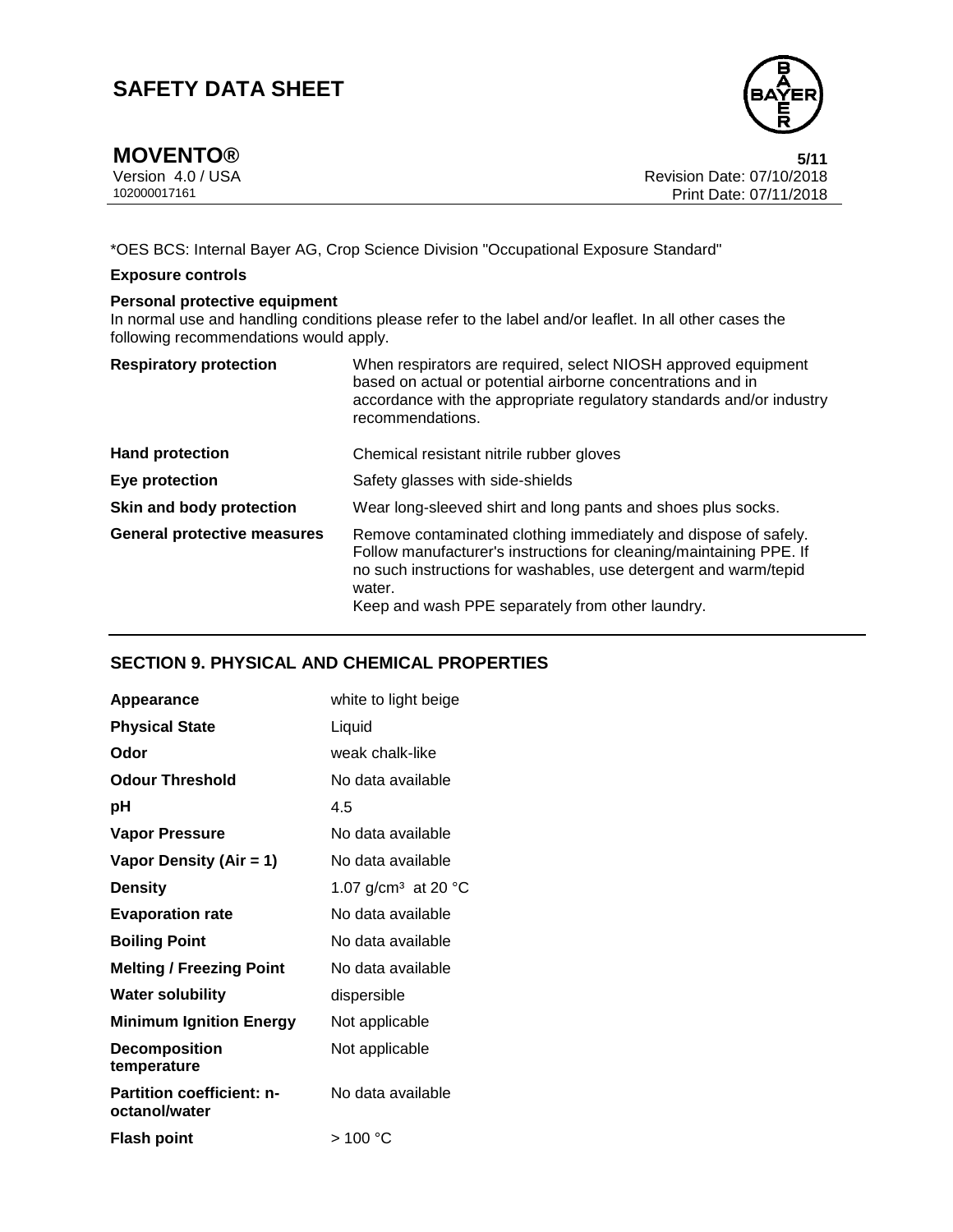

**MOVENTO®** 6/11<br>Version 4.0 / USA 6/12<br>Revision Date: 07/10/2018 Version 4.0 / USA Revision Date: 07/10/2018 Print Date: 07/11/2018

| <b>Auto-ignition temperature</b> | No data available |
|----------------------------------|-------------------|
| Lower explosion limit            | No data available |
| <b>Upper explosion limit</b>     | No data available |
| <b>Explosivity</b>               | Not applicable    |

## **SECTION 10: STABILITY AND REACTIVITY**

| <b>Reactivity</b>                            |                                                                    |
|----------------------------------------------|--------------------------------------------------------------------|
| <b>Thermal decomposition</b>                 | Not applicable                                                     |
| <b>Chemical stability</b>                    | Stable under normal conditions.                                    |
| <b>Possibility of hazardous</b><br>reactions | No dangerous reaction known under conditions of normal use.        |
| <b>Conditions to avoid</b>                   | freezing                                                           |
| Incompatible materials                       | No data available                                                  |
| <b>Hazardous decomposition</b><br>products   | No decomposition products expected under normal conditions of use. |

## **SECTION 11: TOXICOLOGICAL INFORMATION**

| <b>Exposure routes</b>               | Skin contact, Skin Absorption, Ingestion                                                                                                                          |
|--------------------------------------|-------------------------------------------------------------------------------------------------------------------------------------------------------------------|
| <b>Immediate Effects</b><br>Eye      | May cause mild irritation to eyes.                                                                                                                                |
| <b>Skin</b>                          | Harmful if absorbed through skin.                                                                                                                                 |
| Ingestion                            | Harmful if swallowed.                                                                                                                                             |
| Information on toxicological effects |                                                                                                                                                                   |
| <b>Acute oral toxicity</b>           | LD50 (female Rat) $> 2,000$ mg/kg                                                                                                                                 |
| <b>Acute inhalation toxicity</b>     | LC50 (male/female combined Rat) $>$ 3.0 mg/l<br>Exposure time: 4 h<br>Determined in the form of liquid aerosol.<br>Highest attainable concentration.<br>No deaths |
| <b>Acute dermal toxicity</b>         | LD50 (male/female combined Rat) > 4,000 mg/kg                                                                                                                     |
| <b>Skin corrosion/irritation</b>     | No skin irritation (Rabbit)                                                                                                                                       |
| Serious eye damage/eye<br>irritation | Mild eye irritation. (Rabbit)                                                                                                                                     |
| <b>Respiratory or skin</b>           | Sensitising (Guinea pig)                                                                                                                                          |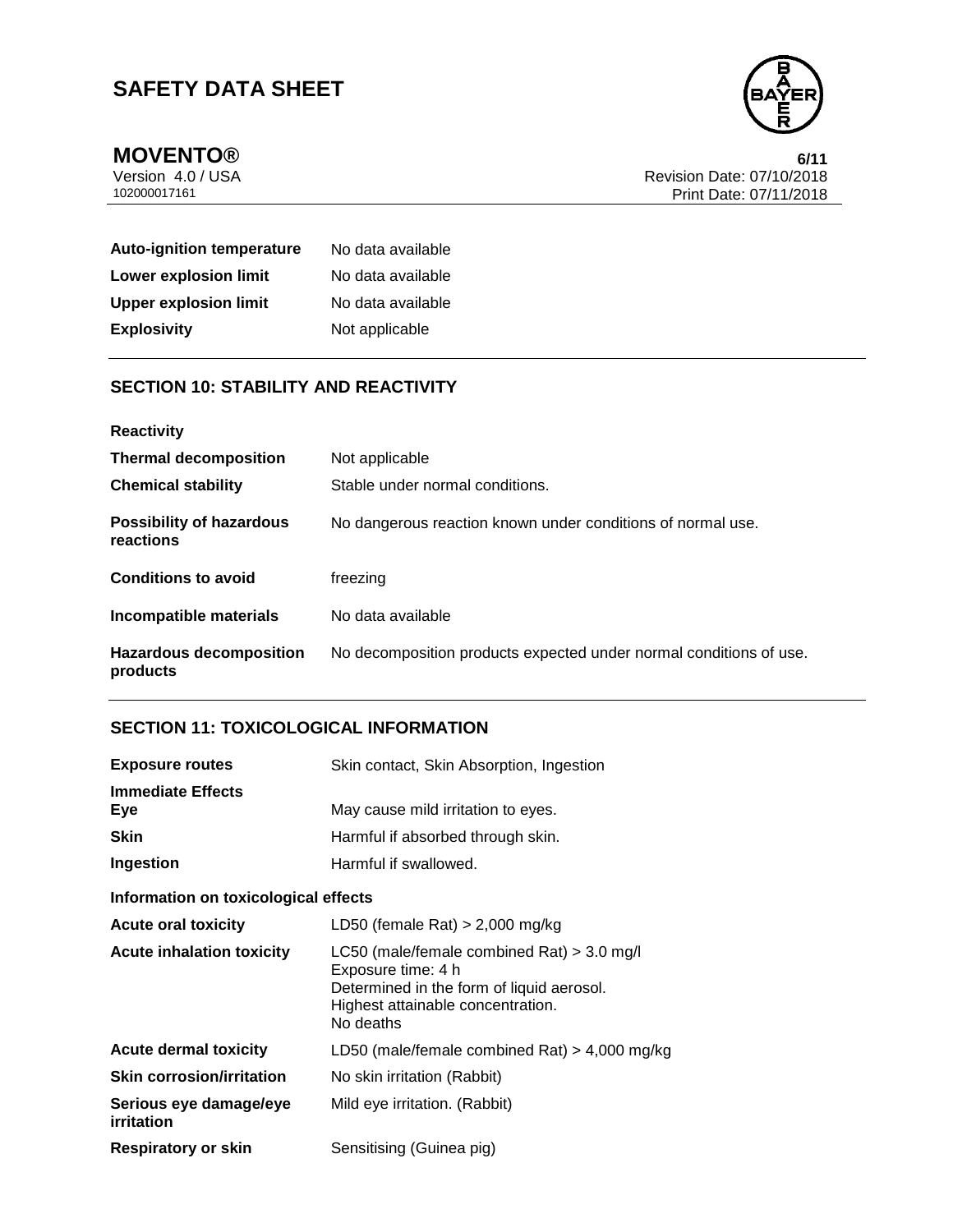

## **MOVENTO® 7/11**

Version 4.0 / USA Revision Date: 07/10/2018 102000017161 Print Date: 07/11/2018

## **sensitisation**

#### **Assessment STOT Specific target organ toxicity – repeated exposure**

Spirotetramat did not cause specific target organ toxicity in experimental animal studies.

#### **Assessment mutagenicity**

Spirotetramat was not mutagenic or genotoxic based on the overall weight of evidence in a battery of in vitro and in vivo tests.

#### **Assessment carcinogenicity**

Spirotetramat was not carcinogenic in lifetime feeding studies in rats and mice.

**ACGIH**

None.

**NTP**

None.

**IARC**

None.

**OSHA**

None.

### **Assessment toxicity to reproduction**

Spirotetramat caused male reproductive toxicity in the presence of general toxicity in the rat at very high experimental dose levels. There were no effects on male fertility in mice and dogs. The reproductive toxicity seen with Spirotetramat is due to an overwhelmed elimination capacity at high doses. The high dose levels needed for this effect cannot be achieved even in a worst case exposure scenario.

#### **Assessment developmental toxicity**

Spirotetramat caused developmental toxicity only at dose levels toxic to the dams. Spirotetramat caused a delayed foetal growth, an increased incidence of variations.

#### **Further information**

Only acute toxicity studies have been performed on the formulated product. The non-acute information pertains to the active ingredient(s).

## **SECTION 12: ECOLOGICAL INFORMATION**

| <b>Toxicity to fish</b>                            | LC50 (Lepomis macrochirus (Bluegill sunfish)) 2.20 mg/l<br>Exposure time: 96 h<br>The value mentioned relates to the active ingredient spirotetramat. |
|----------------------------------------------------|-------------------------------------------------------------------------------------------------------------------------------------------------------|
| <b>Toxicity to aquatic</b><br><i>invertebrates</i> | EC50 (Daphnia magna (Water flea)) > 42.7 mg/l<br>Exposure time: 48 h<br>The value mentioned relates to the active ingredient spirotetramat.           |

EC50 (Chironomus riparius (non-biting midge)) 0.46 mg/l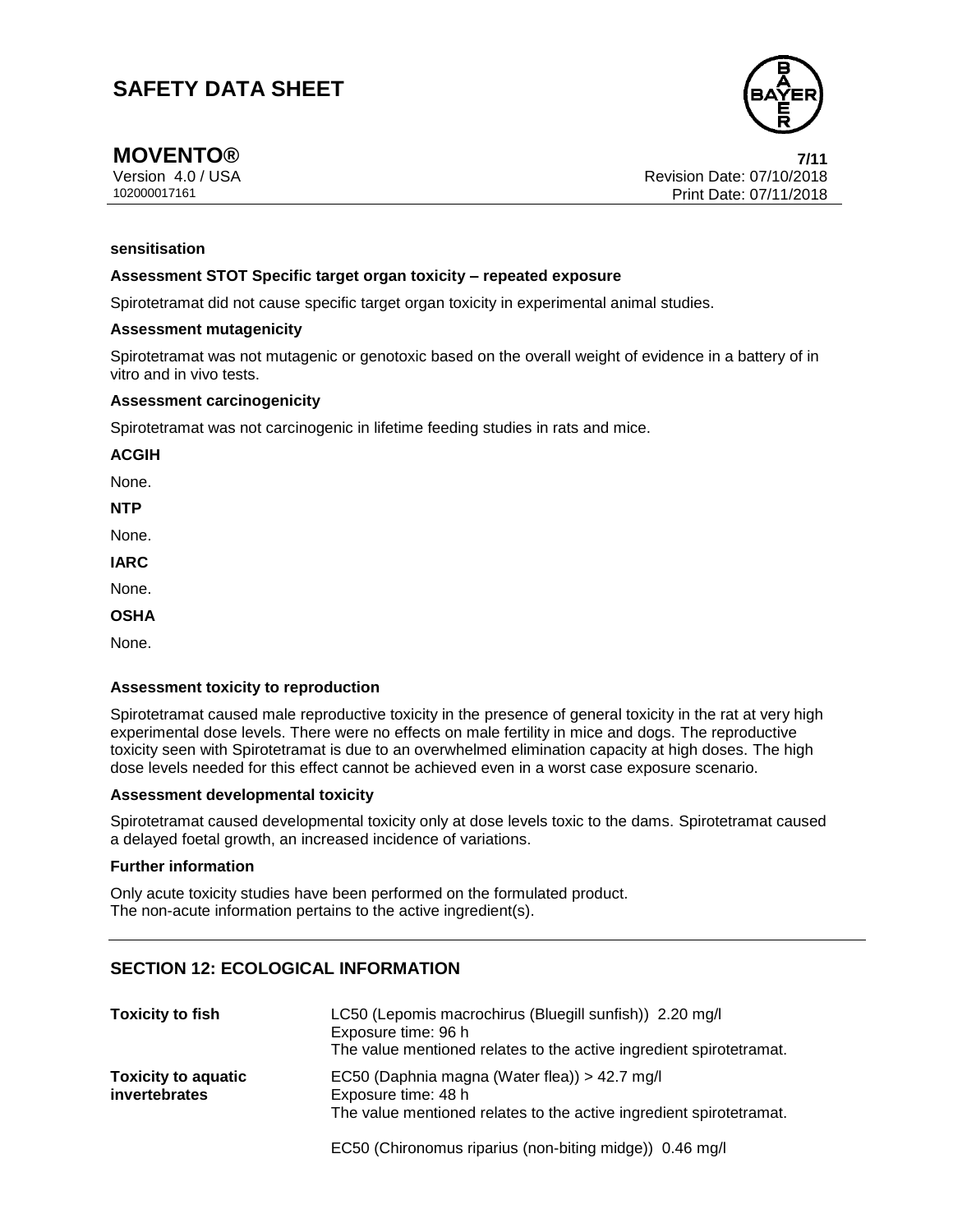| <b>MOVENTO®</b> | 8/11 |
|-----------------|------|
|                 |      |



Version 4.0 / USA **Revision Date: 07/10/2018**<br>102000017161<br>Print Date: 07/11/2018 Print Date: 07/11/2018

|                                   | Exposure time: 28 d<br>The value mentioned relates to the active ingredient spirotetramat.<br>NOEC (Chironomus riparius (non-biting midge)) 0.1 mg/l<br>Exposure time: 28 d<br>The value mentioned relates to the active ingredient spirotetramat.                                                                                                                                                                                                                                                                                                                                                                                                                              |
|-----------------------------------|---------------------------------------------------------------------------------------------------------------------------------------------------------------------------------------------------------------------------------------------------------------------------------------------------------------------------------------------------------------------------------------------------------------------------------------------------------------------------------------------------------------------------------------------------------------------------------------------------------------------------------------------------------------------------------|
| <b>Toxicity to aquatic plants</b> | IC50 (Raphidocelis subcapitata (freshwater green alga)) 8.15 mg/l<br>Growth rate; Exposure time: 72 h<br>The value mentioned relates to the active ingredient spirotetramat.                                                                                                                                                                                                                                                                                                                                                                                                                                                                                                    |
| <b>Biodegradability</b>           | Spirotetramat:<br>Not rapidly biodegradable                                                                                                                                                                                                                                                                                                                                                                                                                                                                                                                                                                                                                                     |
| Koc                               | Spirotetramat: Koc: 289                                                                                                                                                                                                                                                                                                                                                                                                                                                                                                                                                                                                                                                         |
| <b>Bioaccumulation</b>            | Spirotetramat:<br>Does not bioaccumulate.                                                                                                                                                                                                                                                                                                                                                                                                                                                                                                                                                                                                                                       |
| <b>Mobility in soil</b>           | Spirotetramat: Moderately mobile in soils                                                                                                                                                                                                                                                                                                                                                                                                                                                                                                                                                                                                                                       |
| <b>Environmental precautions</b>  | Do not apply directly to water, to areas where surface water is present<br>or to intertidal areas below the mean high water mark.<br>Do not allow to get into surface water, drains and ground water.<br>Do not apply when weather conditions favor runoff or drift.<br>Drift and runoff from treated areas may be hazardous to aquatic<br>organisms in adjacent sites.<br>Do not contaminate surface or ground water by cleaning equipment or<br>disposal of wastes, including equipment wash water.<br>Apply this product as specified on the label.<br>Do not apply this product or allow it to drift to blooming crops or weeds if<br>bees are visiting the treatment area. |

## **SECTION 13: DISPOSAL CONSIDERATIONS**

## **Waste treatment methods**

| <b>Product</b>                | Dispose in accordance with all local, state/provincial and federal<br>regulations.<br>Improper disposal of excess pesticide, spray mixture, or rinsate is a<br>violation of Federal Law.<br>If these wastes cannot be disposed of by use according to label<br>instructions, contact your State Pesticide or Environmental Control<br>Agency, or the Hazardous Waste representative at the nearest EPA<br>Regional Office for guidance. |
|-------------------------------|-----------------------------------------------------------------------------------------------------------------------------------------------------------------------------------------------------------------------------------------------------------------------------------------------------------------------------------------------------------------------------------------------------------------------------------------|
| <b>Contaminated packaging</b> | Follow advice on product label and/or leaflet.<br>Do not re-use empty containers.<br>Triple rinse containers.<br>Dispose of empty container in a sanitary landfill or by incineration, or, if<br>allowed by State/Provincial and local authorities, by burning.<br>If burned, stay out of smoke.                                                                                                                                        |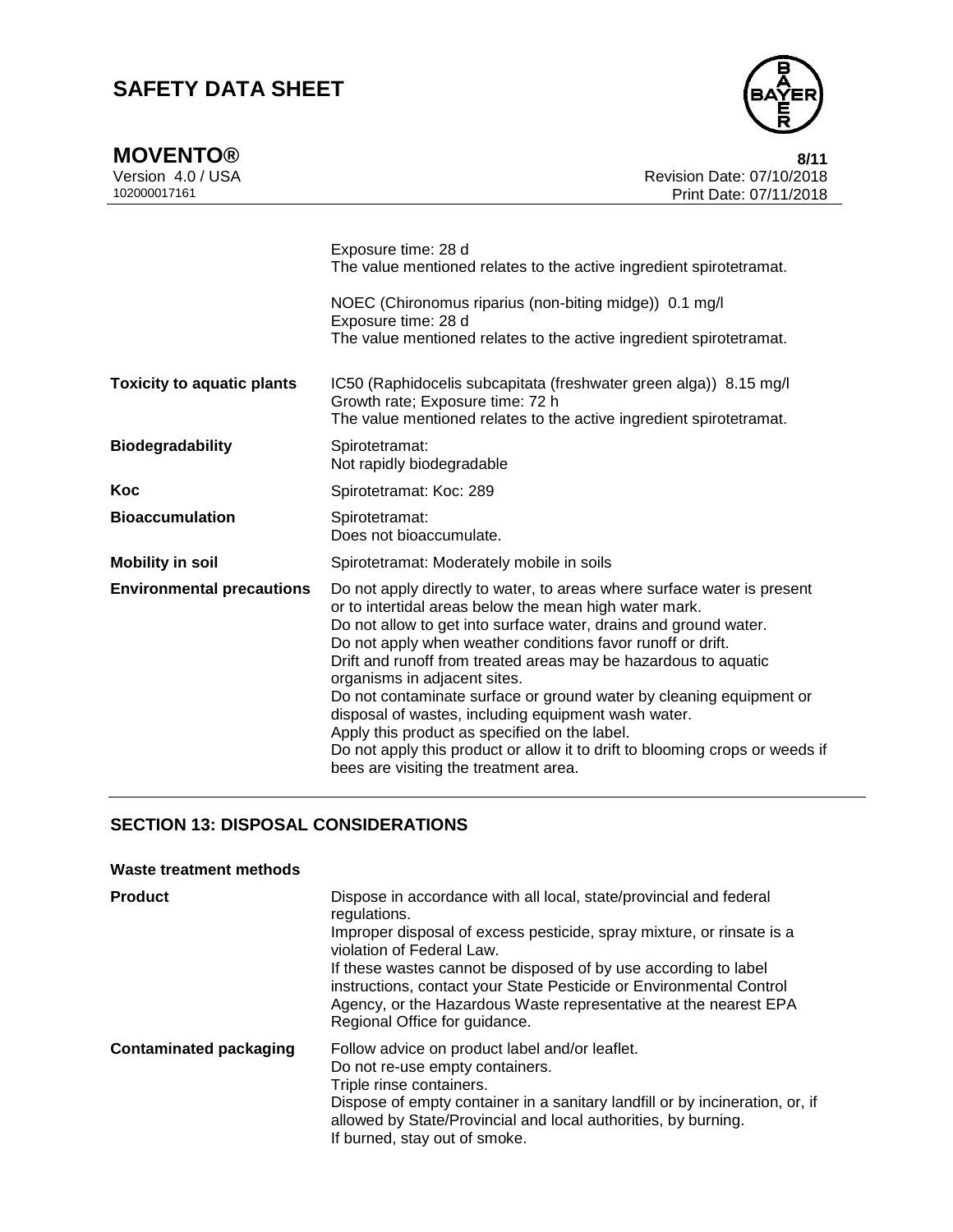

**MOVENTO®** 9/11<br>Version 4.0 / USA 9/12 9 Revision Date: 07/10/2018 Version 4.0 / USA Revision Date: 07/10/2018 Print Date: 07/11/2018

**RCRA Information** Characterization and proper disposal of this material as a special or hazardous waste is dependent upon Federal, State and local laws and are the user's responsibility. RCRA classification may apply.

## **SECTION 14: TRANSPORT INFORMATION**

| 49CFR                                                                                                    | Not dangerous goods / not hazardous material                                                                       |
|----------------------------------------------------------------------------------------------------------|--------------------------------------------------------------------------------------------------------------------|
| <b>IMDG</b><br>UN number<br>Class<br>Packaging group<br>Marine pollutant<br>Proper shipping name         | 3082<br>9<br>Ш<br>YES.<br>ENVIRONMENTALLY HAZARDOUS SUBSTANCE, LIQUID,<br>N.O.S.<br>(SPIROTETRAMAT SOLUTION)       |
| <b>IATA</b><br>UN number<br>Class<br>Packaging group<br>Environm. Hazardous Mark<br>Proper shipping name | 3082<br>9<br>Ш<br><b>YES</b><br>ENVIRONMENTALLY HAZARDOUS SUBSTANCE, LIQUID,<br>N.O.S.<br>(SPIROTETRAMAT SOLUTION) |

This transportation information is not intended to convey all specific regulatory information relating to this product. It does not address regulatory variations due to package size or special transportation requirements.

Freight Classification: INSECTICIDES OR FUNGICIDES, N.O.I., OTHER THAN POISON

## **SECTION 15: REGULATORY INFORMATION**

| <b>EPA Registration No.</b><br><b>US Federal Regulations</b> | 264-1050                                                                                        |
|--------------------------------------------------------------|-------------------------------------------------------------------------------------------------|
| <b>TSCA list</b>                                             |                                                                                                 |
| Alkylarylpolyglycol ether                                    | 104376-75-2                                                                                     |
|                                                              | US. Toxic Substances Control Act (TSCA) Section 12(b) Export Notification (40 CFR 707, Subpt D) |
| Not applicable.                                              |                                                                                                 |
|                                                              | <b>SARA Title III - Section 302 - Notification and Information</b>                              |
| None.                                                        |                                                                                                 |
|                                                              | <b>SARA Title III - Section 313 - Toxic Chemical Release Reporting</b>                          |
| None.                                                        |                                                                                                 |
| <b>US States Regulatory Reporting</b>                        |                                                                                                 |
| <b>CA Prop65</b>                                             |                                                                                                 |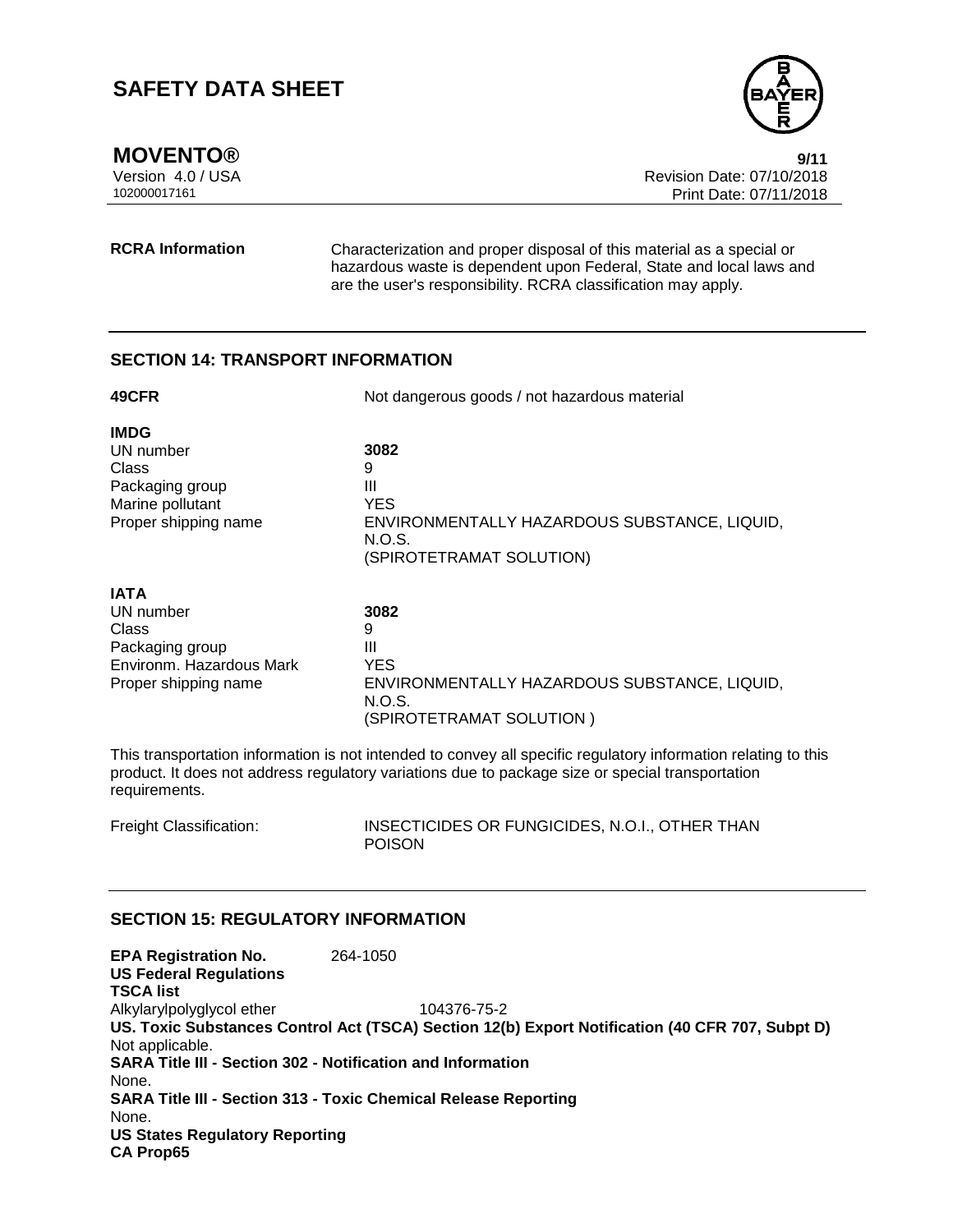

**MOVENTO®** 10/11<br>Version 4.0 / USA 10/15 and the set of the set of the set of the set of the set of the set of the set of the set o Version 4.0 / USA Revision Date: 07/10/2018 Print Date: 07/11/2018

This product does not contain any substances known to the State of California to cause cancer.

This product does not contain any substances known to the State of California to cause reproductive harm.

## **US State Right-To-Know Ingredients**

None.

## **EPA/FIFRA Information:**

This chemical is a pesticide product registered by the Environmental Protection Agency and is subject to certain labeling requirements under federal pesticide law. These requirements differ from the classification criteria and hazard information required for safety data sheets, and for workplace labels of non-pesticide chemicals. Following is the hazard information required on the pesticide label:

| Signal word:              | Caution!                                                                                           |
|---------------------------|----------------------------------------------------------------------------------------------------|
| <b>Hazard statements:</b> | Harmful if swallowed or absorbed through skin.<br>Avoid contact with skin and clothing.            |
|                           | Prolonged or frequently repeated skin contact may cause allergic<br>reactions in some individuals. |
|                           | Wash thoroughly with soap and water after handling.                                                |

## **SECTION 16: OTHER INFORMATION**

## **Abbreviations and acronyms**

| US. ACGIH Threshold Limit Values<br><b>ACGIH</b><br><b>ATE</b><br>Acute toxicity estimate<br>CAS-Nr.<br><b>Chemical Abstracts Service number</b><br><b>CERCLA</b><br>Comprehensive Environmental Response, Compensation, and Liability Act<br><b>EINECS</b><br>European inventory of existing commercial substances<br><b>ELINCS</b><br>European list of notified chemical substances<br><b>IARC</b><br>International Agency for Research on Cancer<br><b>IATA</b><br>International Air Transport Association | 49CFR       | Code of Federal Regulations, Title 49         |
|---------------------------------------------------------------------------------------------------------------------------------------------------------------------------------------------------------------------------------------------------------------------------------------------------------------------------------------------------------------------------------------------------------------------------------------------------------------------------------------------------------------|-------------|-----------------------------------------------|
|                                                                                                                                                                                                                                                                                                                                                                                                                                                                                                               |             |                                               |
|                                                                                                                                                                                                                                                                                                                                                                                                                                                                                                               |             |                                               |
|                                                                                                                                                                                                                                                                                                                                                                                                                                                                                                               |             |                                               |
|                                                                                                                                                                                                                                                                                                                                                                                                                                                                                                               |             |                                               |
|                                                                                                                                                                                                                                                                                                                                                                                                                                                                                                               |             |                                               |
|                                                                                                                                                                                                                                                                                                                                                                                                                                                                                                               |             |                                               |
|                                                                                                                                                                                                                                                                                                                                                                                                                                                                                                               |             |                                               |
|                                                                                                                                                                                                                                                                                                                                                                                                                                                                                                               |             |                                               |
|                                                                                                                                                                                                                                                                                                                                                                                                                                                                                                               | <b>IMDG</b> | <b>International Maritime Dangerous Goods</b> |
| N.O.S.<br>Not otherwise specified                                                                                                                                                                                                                                                                                                                                                                                                                                                                             |             |                                               |
| NTP<br>US. National Toxicology Program (NTP) Report on Carcinogens                                                                                                                                                                                                                                                                                                                                                                                                                                            |             |                                               |
| <b>OECD</b><br>Organization for Economic Co-operation and Development                                                                                                                                                                                                                                                                                                                                                                                                                                         |             |                                               |
| TDG.<br><b>Transportation of Dangerous Goods</b>                                                                                                                                                                                                                                                                                                                                                                                                                                                              |             |                                               |
| <b>TWA</b><br>Time weighted average                                                                                                                                                                                                                                                                                                                                                                                                                                                                           |             |                                               |
| <b>United Nations</b><br>UN.                                                                                                                                                                                                                                                                                                                                                                                                                                                                                  |             |                                               |
| <b>WHO</b><br>World health organisation                                                                                                                                                                                                                                                                                                                                                                                                                                                                       |             |                                               |